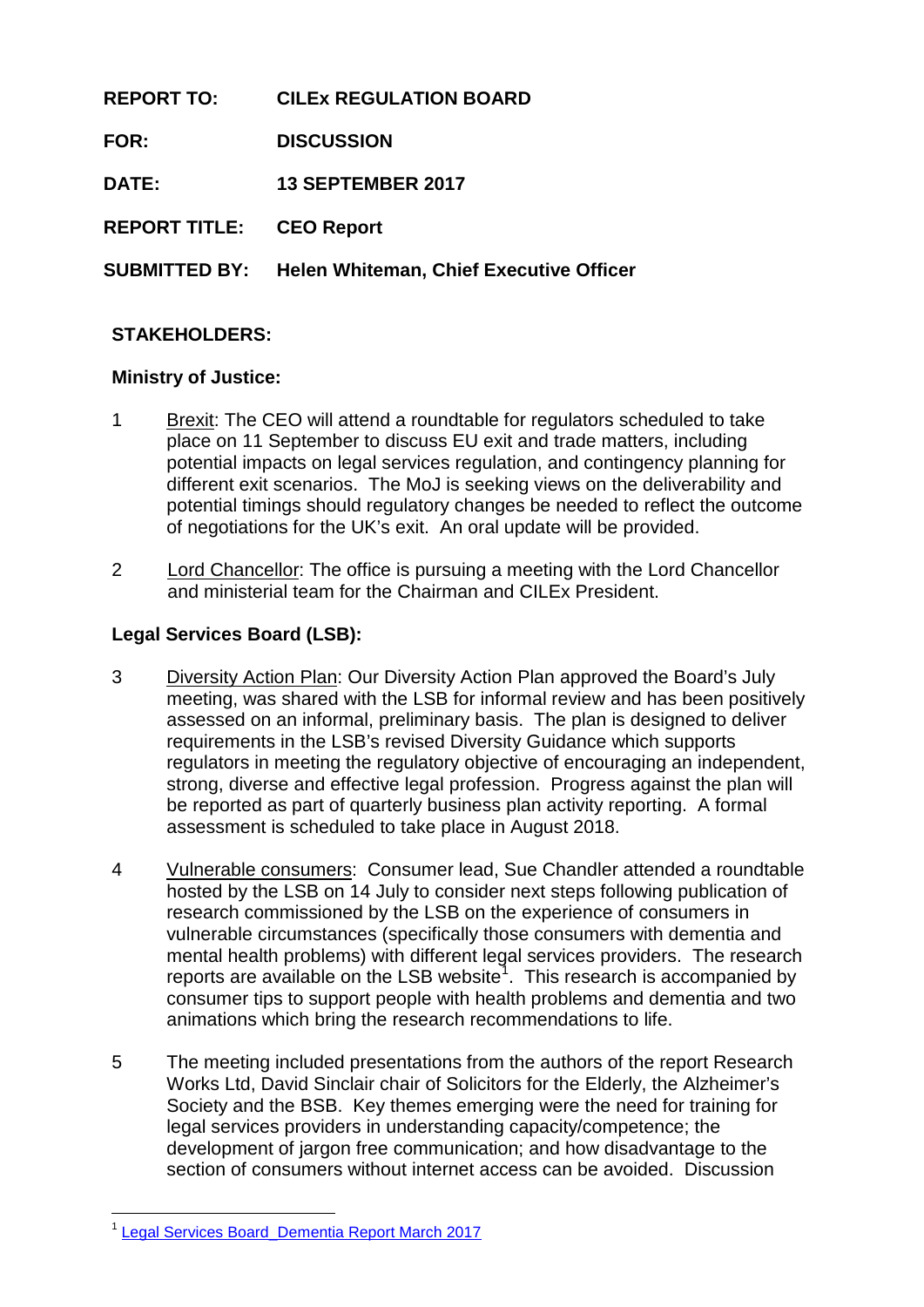also focussed on training in soft skills such as listening, empathy and appropriate communication although it was recognised that these were relevant for all consumers and not just those in vulnerable circumstances.

- 6 We will continue to develop our strategy in relation to consumers in vulnerable circumstances, with a view to including this as an update to our main Consumer Strategy for 2018. We are extending our consumer impact assessment framework to include segmentation of consumers and to address the issue of consumers in vulnerable circumstances. In the meantime we will consider how we might address training issues and raise awareness through Legal Choices and *Regulation Matters.*
- 7 LSB Enforcement Policy and Rules: The LSB recently reviewed its policy and rules governing the use of enforcement powers. The review highlighted a range of areas for updating, consistency and transparency, but no change in policy. Full details are available on the LSB website<sup>[2](#page-1-0)</sup>. The closing date for representations is 12 October. On the basis that there is no material change we have notified the LSB that we do not propose to respond formally.
- 8 Associate Prosecutor Rule changes: The LSB approved our proposed changes to the Associate Prosecutor Rules, amending course requirements for Level 1 removing the Road Traffic offences and related knowledge and skills, arising from changes in the work undertaken in the Magistrates Courts. The approval took effect from 11 August 2017. The amended rules are now on our website and the Crown Prosecution Service has been informed.
- 9 Compensation Rule changes: Our application for approval for changes to compensation arrangements available to consumers of CILEx regulated entities was approved by the LSB on 18 August 2017.
- 10 CPD Regulation changes: Proposed changes to the CPD Regulations were submitted to the LSB on 23 August 2017. This is a full rule change application and the decision is expected within 28 days, although the approval period could be extended to 90 days. Linked to this application (as there is an overlap on the rules) is the QASA application. This has been prepared as an exempt application and submitted to the LSB in draft for preliminary review of the linkages.
- 11 Professional Indemnity Insurance minimum wording changes: This application was submitted to the LSB as a full rule change application on 24 August 2017. A decision is expected within 28 days, although the approval period could be extended to 90 days.
- 12 ABS Licensing Application: This was submitted on 25 August 2017. As a new designation the decision can be expected within 6 to 12 months.
- 13 Quality Assurance Scheme for Advocates (QASA): The Joint Advisory Group (JAG) is scheduled to meet on 11 September to discuss research commissioned jointly by the SRA and BSB. The research invites the opinions of the judiciary on the quality of criminal advocacy. An oral update will be provided.

-

<span id="page-1-0"></span><sup>&</sup>lt;sup>2</sup> [http://www.legalservicesboard.org.uk/what\\_we\\_do/consultations/open/index.htm.](https://emea01.safelinks.protection.outlook.com/?url=http%3A%2F%2Fwww.legalservicesboard.org.uk%2Fwhat_we_do%2Fconsultations%2Fopen%2Findex.htm&data=02%7C01%7Chelen.whiteman%40cilexregulation.org.uk%7Ca6f008088c814143eea808d4e0ba8e4f%7C9096e35ab9874b109fed671978bc83e8%7C1%7C0%7C636380539240734988&sdata=sOxpCBHp8b3TTgCEc3PJTdFvo%2BLQRujK1XsO52vRlCo%3D&reserved=0)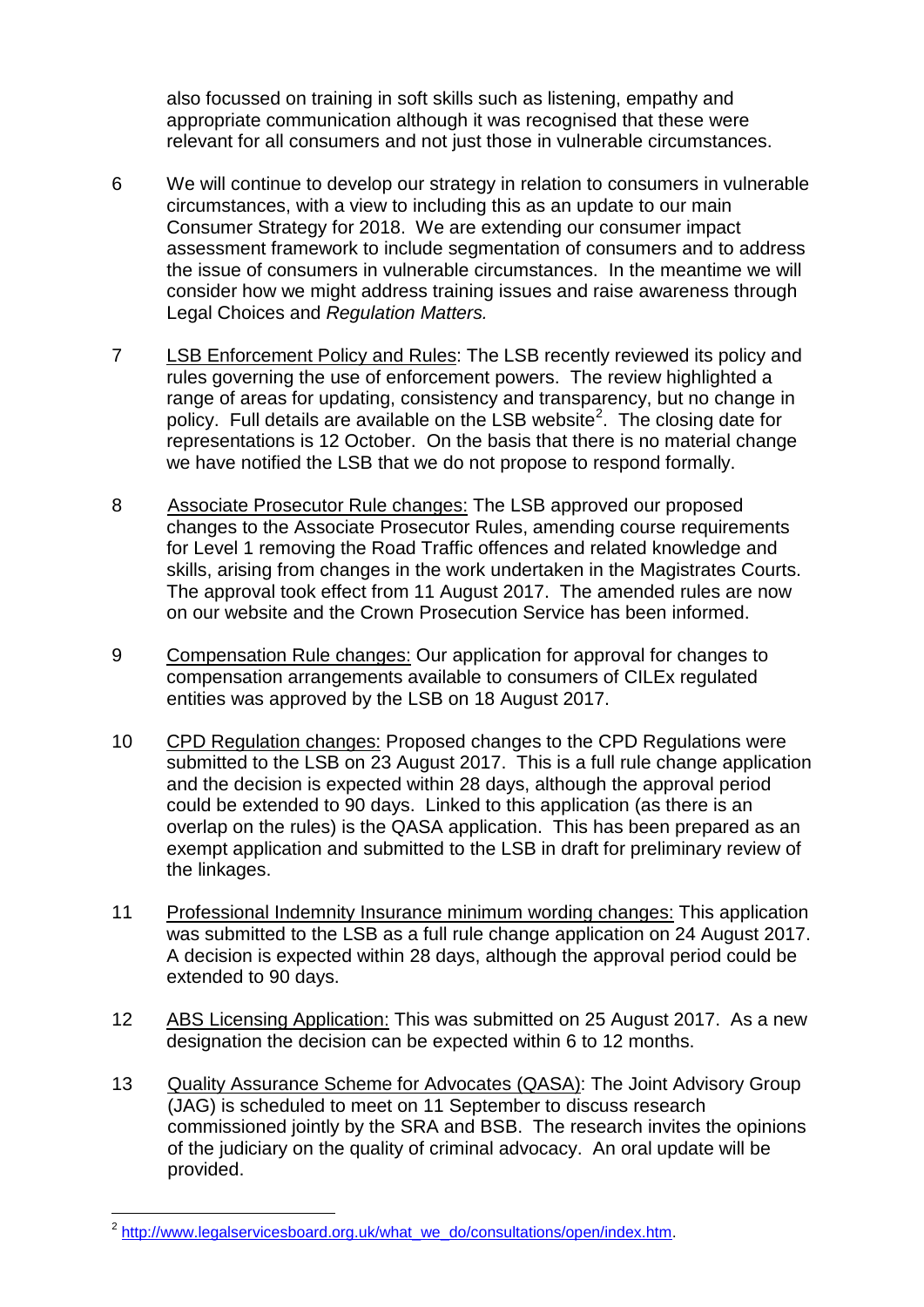- 14 Chairs/CEOs 4-way meeting: The Chairman, along with Board member Luisa Fulci and CEO are scheduled to meet with the Interim LSB Chair Helen Phillips and LSB CEO Neil Buckley on 20 September.
- 15 CEOs collaborative forum with the LSB: The next meeting will be held on 23 October.

# **Legal Services Consumer Panel (LSCP):**

16 Consumer lead officer, Sue Chandler will attend a roundtable hosted by the LSCP scheduled for 15 November to explore the feasibility and practicality of Consumer Segmentation in legal services regulation. The discussion will focus on learnings from other regulated sectors; benefits, challenges and realities of different segmentation exercises. The March 2017 LSCP discussion papers on Consumer Segmentation was made available in Board Sharepoint or can be accessed on the LSCP website<sup>[3](#page-2-0)</sup>. The Panel believes that the application of Consumer Segmentation will strengthen the information remedies proposed in the Competition and Markets Authority's report, and enhance approved regulators Action Plans published at the end of June. This is therefore a great opportunity to work together to advance and shape the future of the sector.

## **Legal Ombudsman (LeO):**

17 LeO Director of Corporate Services Rob Powell will take over as Chief Executive in September replacing Nick Hawkins. A qualified accountant, he joined LeO in October 2016, from Ofwat where he was the Delivery Director and Director of Finance. The position of Chief Legal Ombudsman has been advertised following the announcement that Kathryn Stone will move at the end of the year to become the new Parliamentary Commissioner for Standards.

## **Other Regulators:**

18 IPReg: The CEO met with the new IPReg CEO, Fran Gillon, on 9 August and discussed approaches to the new General Data Protection Regulations (GDPR) which take effect in May 2018. A four way meeting with Chairs is being arranged for Autumn.

## **CONSULTATIONS:**

- 19 We responded to the recent SRA consultation A new route to qualification: [New regulations](https://www.sra.org.uk/sra/consultations/new-regulations.page) on rules and principles underpinning the new authorisation requirements currently in development (the Solicitors Qualifying Examination (SQE)). This closed on 26 July. Our response is available on Board Sharepoint.
- 20 We propose to respond to the BSB's consultation New Information and [Registration Requirements for the Bar](https://www.barstandardsboard.org.uk/media/1834166/draft_consultation_paper__006__jwrwchem_amendments_v3.pdf) including proposed rule changes to

 $\frac{1}{3}$ 

<span id="page-2-0"></span>[http://www.legalservicesconsumerpanel.org.uk/publications/research\\_and\\_reports/documents/30.3.17](http://www.legalservicesconsumerpanel.org.uk/publications/research_and_reports/documents/30.3.17%20Consumer%20Segmentation%20Final%20Report.pdf) [%20Consumer%20Segmentation%20Final%20Report.pdf](http://www.legalservicesconsumerpanel.org.uk/publications/research_and_reports/documents/30.3.17%20Consumer%20Segmentation%20Final%20Report.pdf)